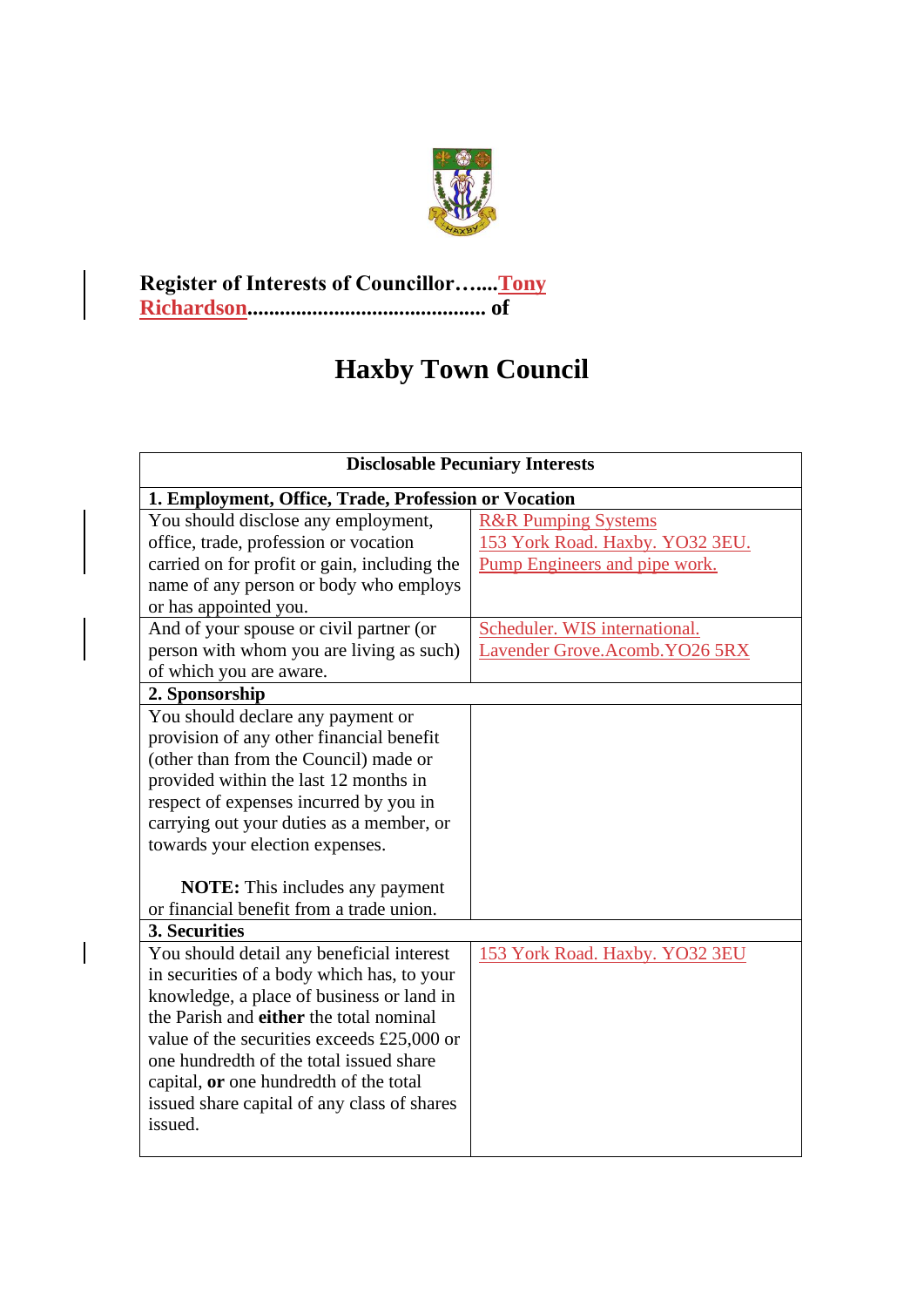| "Securities" does not include building      |                              |
|---------------------------------------------|------------------------------|
| society accounts but includes securities of |                              |
| all other descriptions such as shares,      |                              |
| debentures, stocks, loan stock and units    |                              |
| of a collective investment scheme.          |                              |
| And of your spouse or civil partner (or     |                              |
| person with whom you are living as such)    |                              |
| of which you are aware.                     |                              |
| 4. Contracts                                |                              |
| You should detail any current               |                              |
| undischarged contract made between you,     |                              |
| and the Council under which goods or        |                              |
| services are to be provided or works are    |                              |
| to be executed.                             |                              |
|                                             |                              |
|                                             |                              |
| You have a beneficial interest in a body,   |                              |
| which is a firm in which you are a partner  |                              |
| or a body corporate of which you are a      |                              |
| director, or in the securities of which you |                              |
| have a beneficial interest.                 |                              |
|                                             |                              |
| And of your spouse or civil partner (or     |                              |
| person with whom you are living as such)    |                              |
| of which you are aware.                     |                              |
| 5. Land, Licences and Corporate Tenancies   |                              |
| Land                                        |                              |
|                                             |                              |
|                                             | 153 York Road.Haxby.YO32 3EU |
| You should detail any beneficial interest   |                              |
| in land within the parish (excluding any    | Land and building.           |
| easement, or right in or over land which    |                              |
| does not carry the right to occupy or       |                              |
| receive income).                            |                              |
|                                             |                              |
| For these purposes land includes            |                              |
| buildings and so if own or are the tenant   |                              |
| of the house you will have an interest in   |                              |
| the land.                                   |                              |
| And of your spouse or civil partner (or     |                              |
| person with whom you are living as such)    |                              |
| of which you are aware.                     |                              |
| Licences                                    |                              |
| You should detail any licence (alone or     |                              |
| jointly with others) to occupy land in the  |                              |
| Parish for a month or longer.               |                              |
| And of your spouse or civil partner (or     |                              |
| person with whom you are living as such)    |                              |